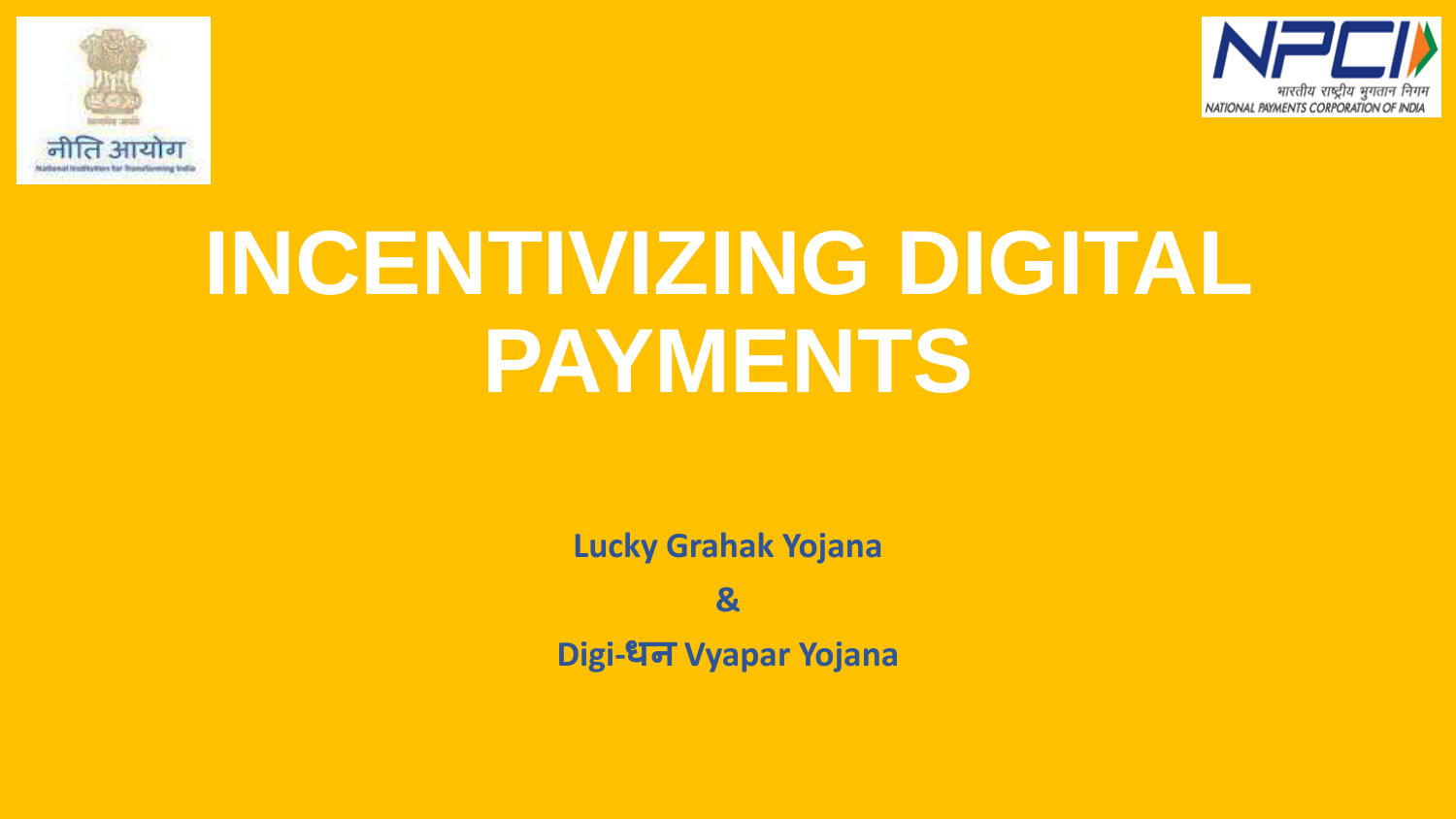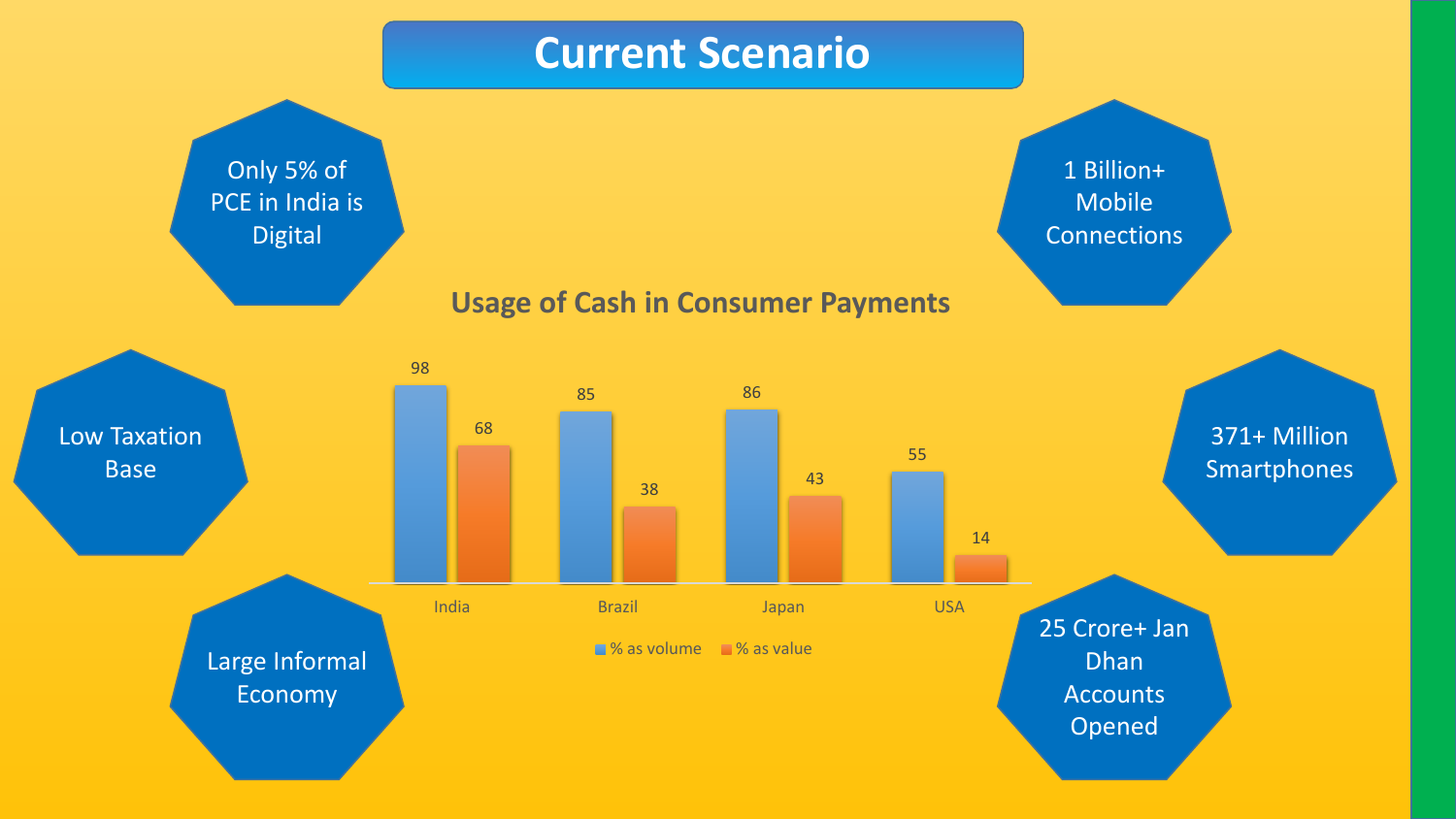### Drive Against Corruption and Black Money

25 crore Jan Dhan Accounts

Statutory Status to Aadhar

Introduction of RuPay Cards

Income Declaration Scheme

Demonetization of High Value Notes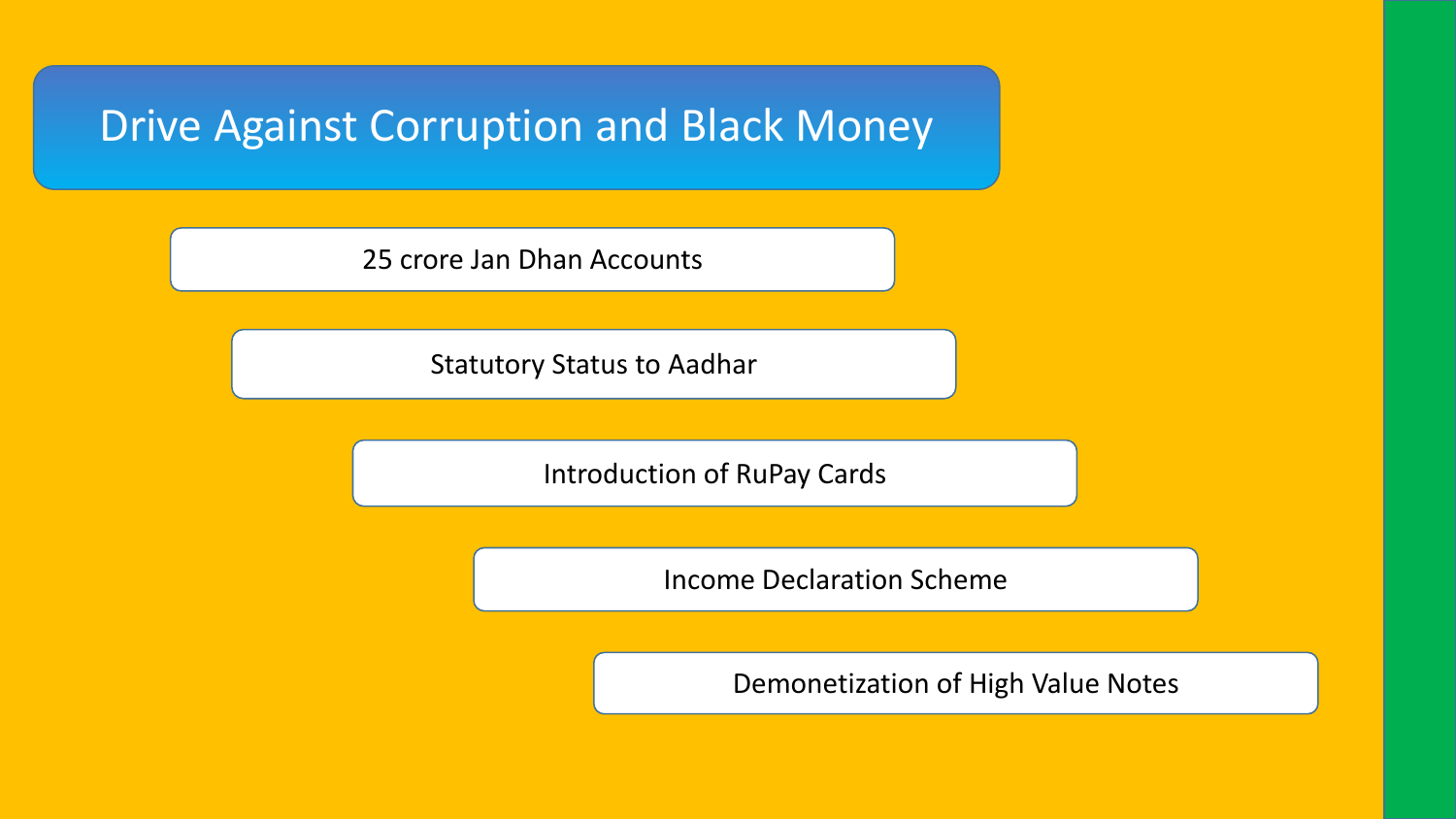

#### **Transactions without Cash It's Possible!**









It is as easy as sending a message from your phone! Every bank has its own mobile app - so it's now ssible to transact on your smart phones Register your mobile number in the Bank or ATM Download the UPI app on your mobile Make your unique ID

Set your UPI pin You can now transact from anywhere!

Enter the payee's mobile number and MMID

You have just transferred your money!

It is as easy as sending photos through your phone!

Download a wallet like SBI Buddy Register with your mobile number Link this with your debit or credit card or through net banking Your phone is now your Wallet

**Cards** POS Make basic payments at most places with your prepaid, debit or credit card Swipe your card Put in your pin Get a receipt t's done!

You can even transact with your card online!

#### Aadhaar Enabled **Payment System**

Why rely on your bank, when you can bank on Aadhaar! Aadhaar-Enabled Payment System - Now link your Aadhaar card with your bank account. You can then carry out

Funds Transfer, Balance Enquiry, Cash Deposit or Withdrawal, Inter-bank transactions

at stores too

You can avail of this service

#### **Incentives to Promote Digital Payment**

- 1 lakh Villages to be provided with 2 PoS machines
- Regional Rural Banks & Cooperative Banks to issue 4.32 crore "Rupay Kisan Cards"
- 10% discounts at fuel purchase, highway tolls, rail tickets and insurance premiums
	- No service tax on all digital transaction upto Rs. 2000
- PSBs advised to reduce PoS rentals to Rs. 100 per month
- Free accident insurance cover of up to Rs. 10 lakh for online rail tickets
- No transaction fees for payments made through digital means by Central Government Departments and PSUs

If It all of us start transacting through online and mobile banking, it will be our great

e-Wallet

Vith Mobile or Computer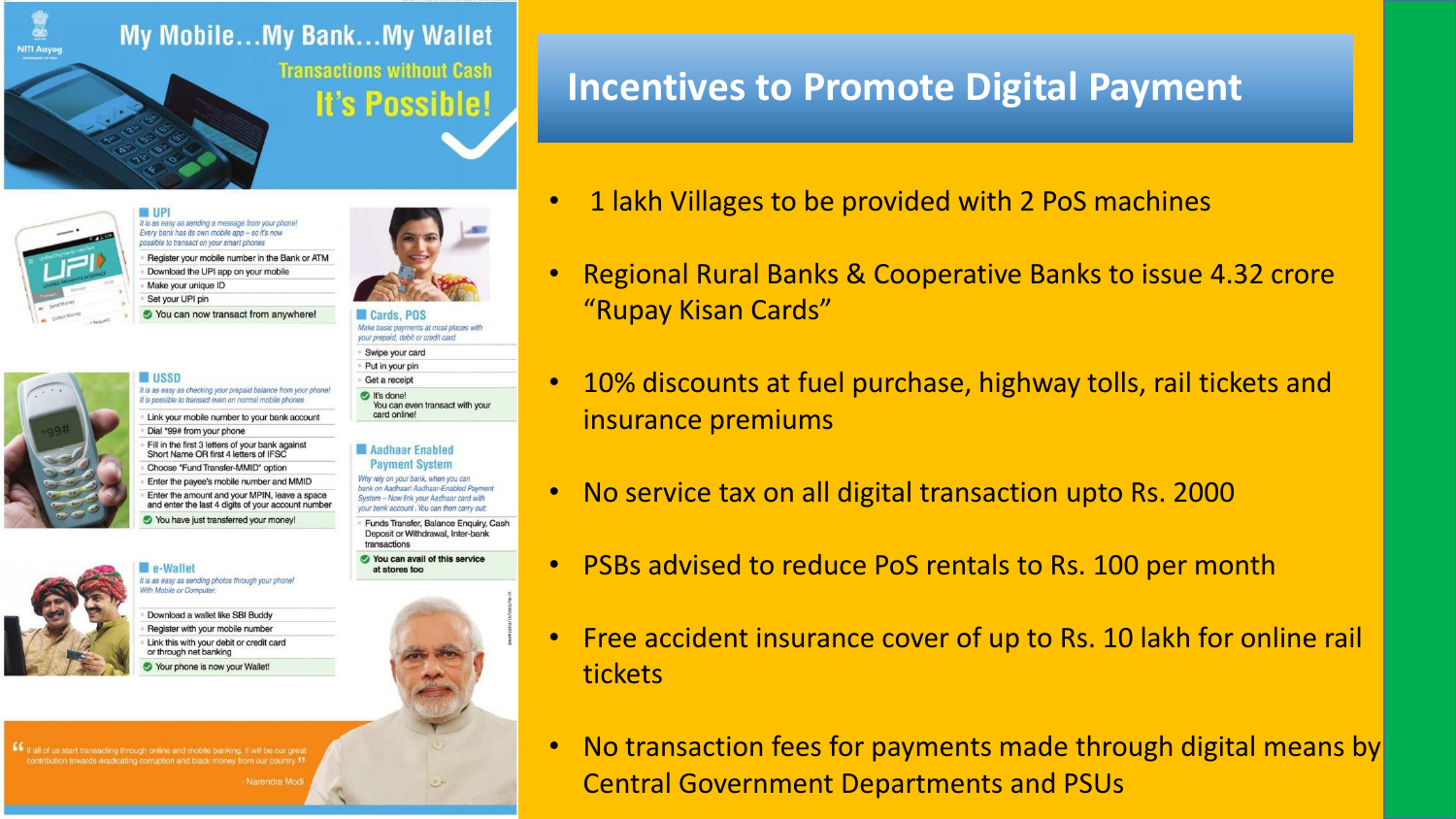#### India moves towards **Cashless Transactions** to fight Black Money & Corruption



#### **SPECIAL INCENTIVES** to Encourage Digital Payments

#### **Go Digital, Get Benefits**



## **Lucky Grahak Yojana & Digi-धन vyapar Yojana**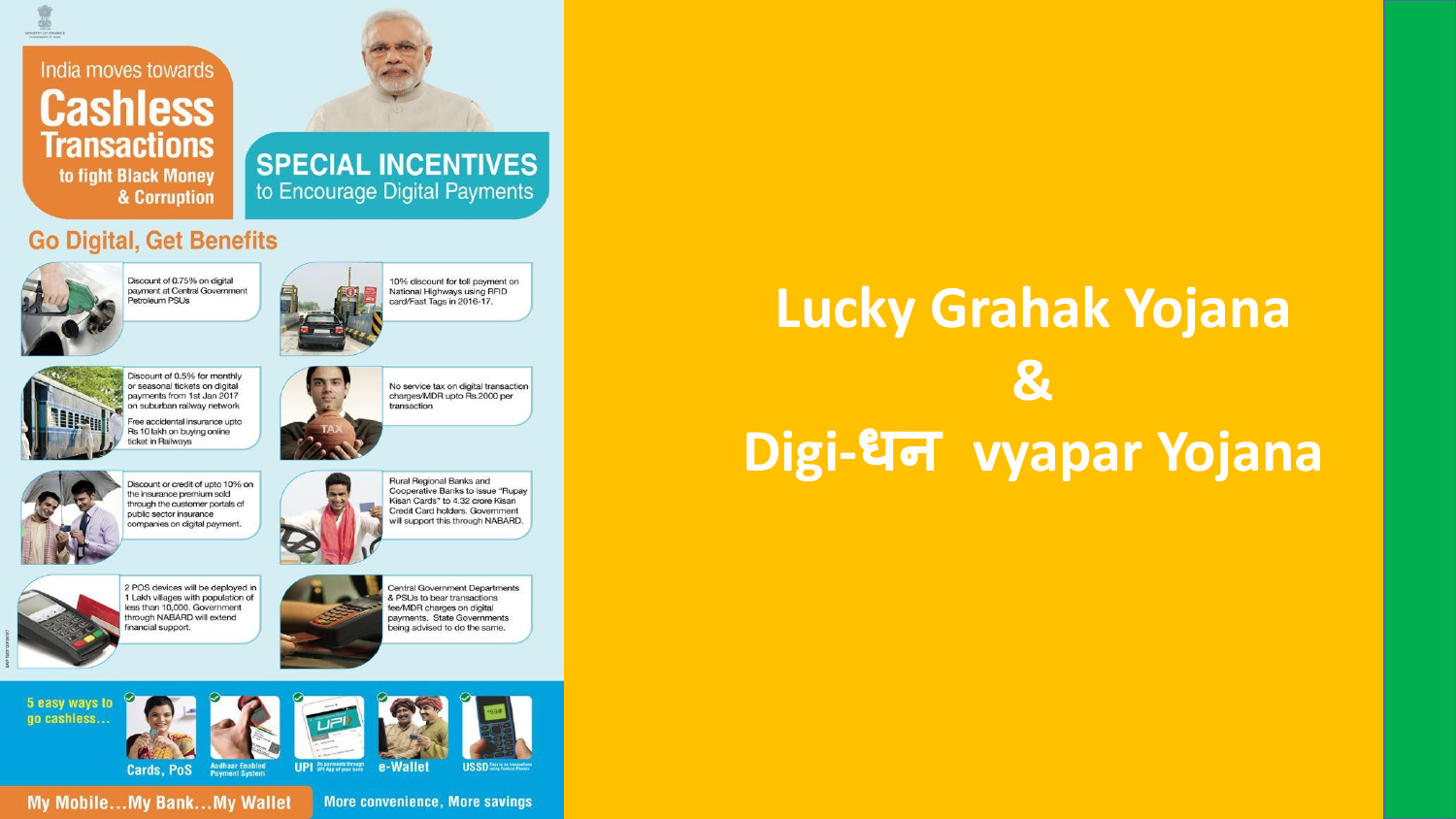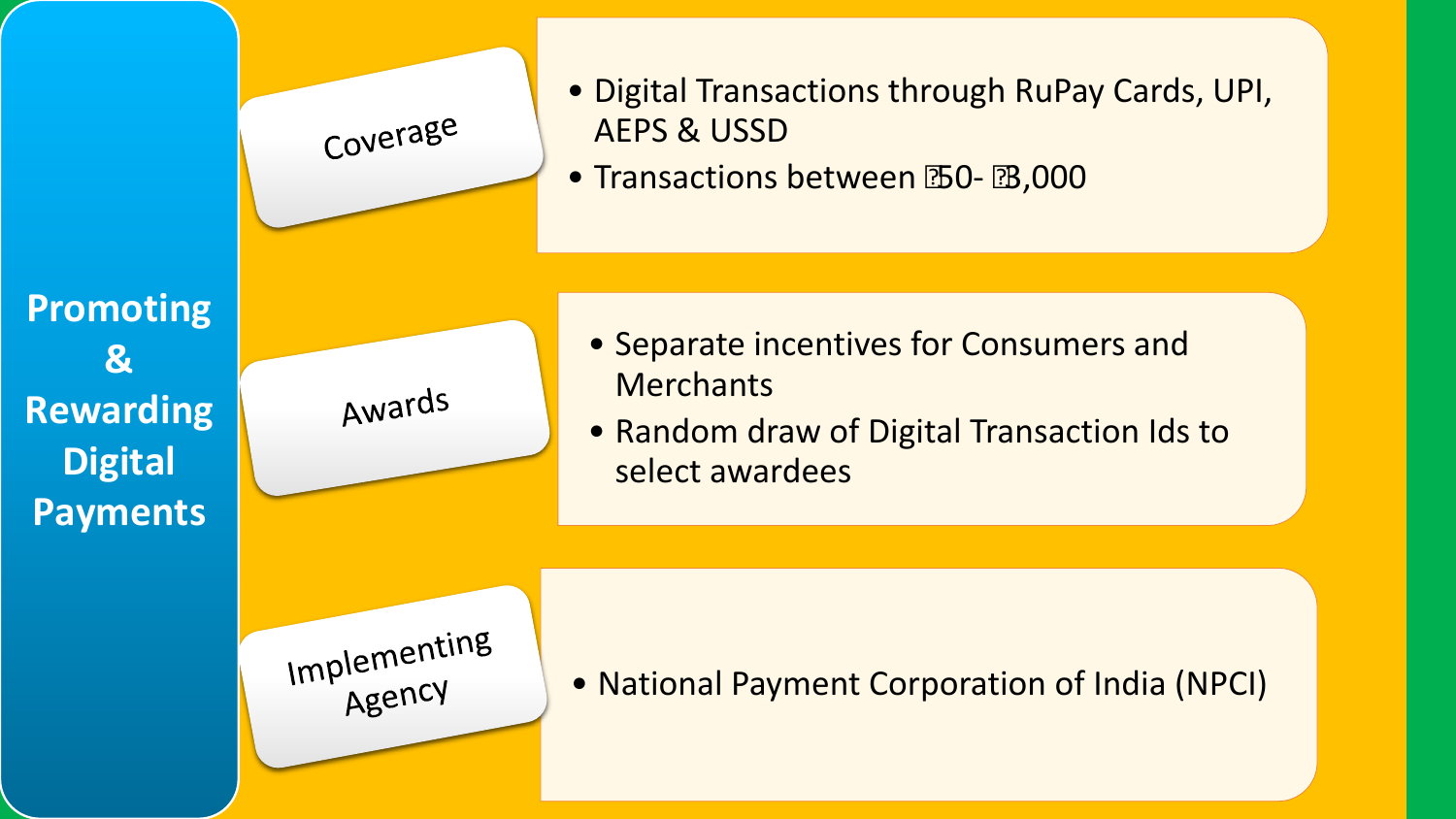